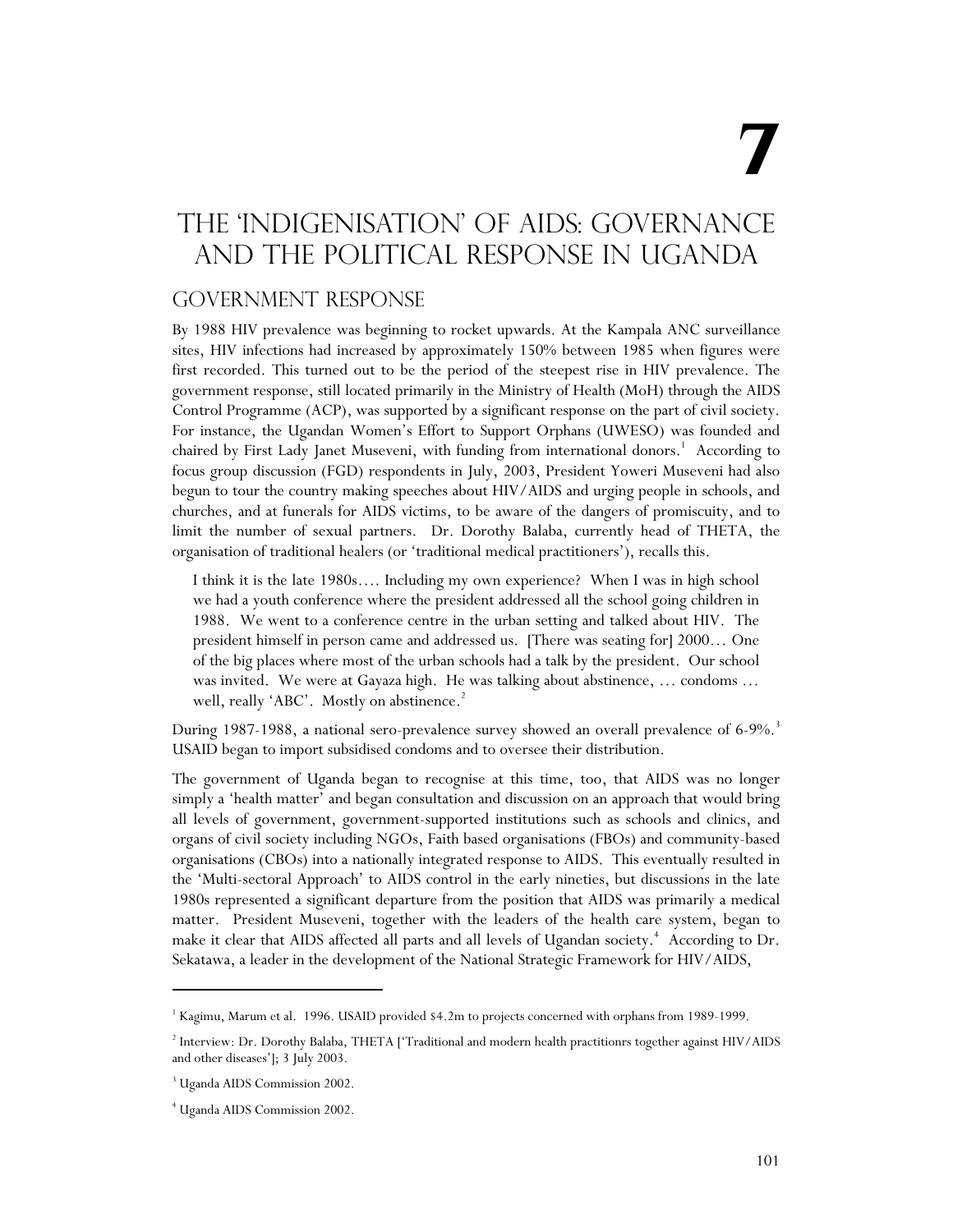'There was recognition that there are many problems with AIDS that are not medical and that go beyond the health sector. For example, all the orphans have implications for inheritance. Thus, AIDS goes beyond the sexual.'

In response to this recognition, he says that

'We brought people together to decide how to build a world without AIDS. Then we went to the nation. [We] arrived at consensus about vision, mission, and objectives. ... This helped each individual sector see their role in the fight against AIDS. They could clearly see their role. Even churches could see what they could contribute; people believe in them. It allowed us to articulate various dimensions of AIDS, the biomedical, etc.'<sup>5</sup>

Although not recognised at the time—or even now—Dr. Sekatawa was explaining the process that led away from mere 'medicalisation' of AIDS, and the narrow focus on 'behaviour' to an indigenous understanding rooted in local cultural forms and knowledge. Issues such as the effect of orphan-hood on inheritance of property, and the role of churches, could be integrated with 'the biomedical' without succumbing to the hegemony of the biomedical worldview and technicism driven by USAID, WHO, and other large agencies.

The AIDS Control Programme was established in the Ministry of Defence<sup>6</sup> in 1987-1988 in response to a warning from Cuba's Fidel Castro that large numbers of the Ugandan National Resistance Army (later the Ugandan National Defence Force) personnel who had been sent to Cuba for training were HIV positive. Cuba refused to admit them, since Cuba had instituted a strict policy of quarantine of all HIV infected people. The AIDS Support Organisation, TASO, was started in a small shed on the grounds of Mulago Hospital by HIV+ people who wished to become involved in and to promote care of people living with AIDS. This small initiative grew rapidly from its origins at Mulago. USAID began to support training for peer educators and counsellors involved in rapidly growing IEC efforts, and funded care and support initiatives (such as TASO), STD management, and made grants to NGOs, and to National Resistance Army. TASO was first given USAID funding in 1988 with funding continuing to the present (2006). Ten years later, TASO had cared for at least 50,000 clients and their families and trained hundreds of AIDS counsellors in Uganda and elsewhere in Africa. Their programmes greatly helped to reduce the stigma associated with AIDS, and thus lowered levels of resistance to IEC programmes, and discrimination against those who suffered from AIDS. USAID also continued to provide food relief, and support for children who had been orphaned by the death of one or both parents from AIDS. WHO began to provide large funding to support the AIDS Control Programme in the MoH for IEC, epidemiology, surveillance, patient care, and STD control.<sup>7</sup> By 1988, business became involved with the Federation of Uganda Employers initiation of the 'AIDS in the Workplace' project.

This was one of the most important shifts in policy, and one that eventually resulted in the nearly total involvement of all government, business, labour, religious, educational and other civil society institutions and organisations. This was significant, but could not have happened without the fact that Uganda had developed its own indigenous understanding of the disease.

Dr. Dorothy Balaba discounted the earlier contributions of the Ministry of Health, however.

<sup>&</sup>lt;sup>5</sup> Interview: Dr. E Sekatawa, ISAE, Makerere University, 4 July 2003.

<sup>6</sup> Uganda AIDS Commission 2002.

<sup>7</sup> Kagimu, Marum et al. 1996.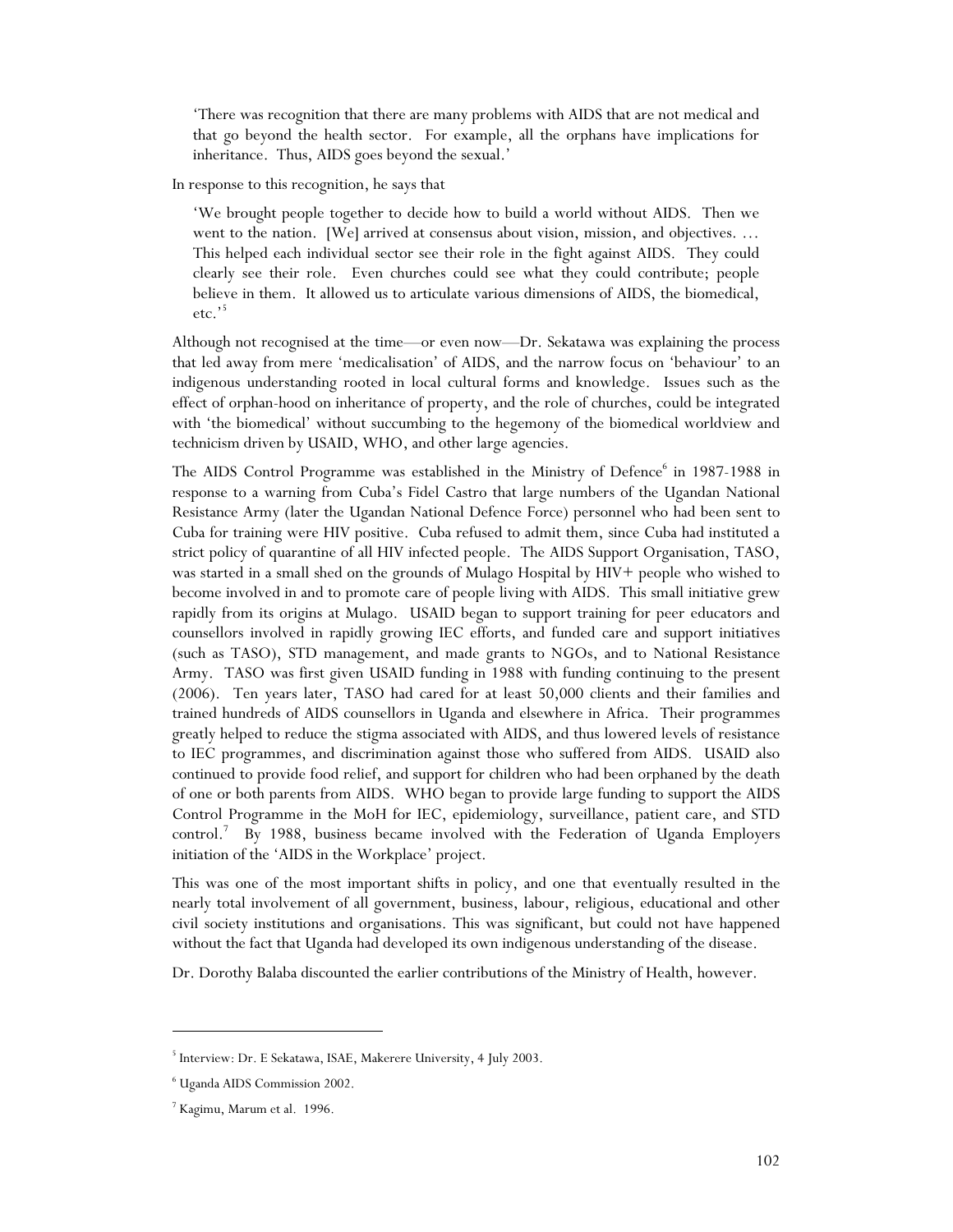They were not doing much. They were responsible for the adverts, and the TV, but it was not until they created the Uganda AIDS Commission [that things started to happen]. Then all the ministries had to become involved. It was created in the office of the president, but every ministry was represented. Every ministry became active. Before that it was seen as a health problem only under the Ministry of Health.<sup>8</sup>

Medical interventions, research and public health initiatives were not neglected. In 1988, several large-scale research projects that were designed to study the epidemiology of HIV and the natural progress of AIDS in communities were begun. The Rakai Project, a joint effort of Makerere University, the Uganda Virus Research Institute, MoH, Columbia University, and Johns Hopkins University, began its study in Rakai District along the western shores of Lake Victoria where the virus had first been identified, and where deaths from AIDS were rapidly increasing. The German international aid organisation, GtZ, together with the Ugandan MoH, initiated the Basic Health Services Project in Kabarole and Bundibugyo Districts (in the far western region of Uganda) and by1991 had added a comprehensive AIDS control project including IEC/behaviour change, care and counselling, STD treatment, condom education, procurement and distribution, and programmes that sought to reduce the personal and social impact of HIV/AIDS through training and capacity building.<sup>9</sup> Research to study maternal and paediatric HIV infection was developed through a co-operative programme with Makerere University, Mulago Hospital, the MoH and Case Western Reserve University (USA). USAID, in conjunction with the Government of Uganda and WHO, began to supply larger numbers of condoms to Maternal and Child Health Division of the MoH and provided \$1.5 million in funding to the AIDS control program overall. $^{10}$ 

By the end of 1988, there were 7249 cases officially reported to the Ministry of Health,<sup>11</sup> but this figure probably grossly underestimated the true death rate from AIDS. A review of the ACP recommended considerable increase in activities, especially at district and community levels, and the preparation of district level plans that would include all governmental and political structures in the fight against AIDS.

#### The second decade of AIDS in Uganda

Recognising the scope of the problem, and the efforts that were being made to respond to it, the Centre for Disease Control in Atlanta Georgia, send Dr. Elizabeth Marum to lead the combined USAID/CDC response to AIDS. Research programmes were discovering by 1989 that there was already an extremely high level of awareness of AIDS and HIV across the entire spectrum of the Ugandan population. SIDA (Sweden) began at this time to support further IEC programmes together with an emphasis on care and support of HIV+ people and those suffering from AIDS.

USAID expanded its Family Health Services (family planning services) programmes and extended greater support for assistance to orphans and funding for two private-sector AIDS projects. It also funded 'Save the Children', an NGO based in the UK, to work with Dept of Child Care and Protection in the Ministry of Gender, Labour and Social Development. By 1991, it was estimated that 1.2 m children had lost at least one parent, while 250,000 to 300,000 had lost both parents. The principle focus of USAID then was family planning, AIDS

<sup>8</sup> Interview: Dr. D Balaba, THETA, Kampala; 3 July 2003.

<sup>&</sup>lt;sup>9</sup> Kagimu, Marum et al. 1996.

<sup>&</sup>lt;sup>10</sup> Kagimu, Marum et al. 1996.

 $11$  Kagimu, Marum et al. 1996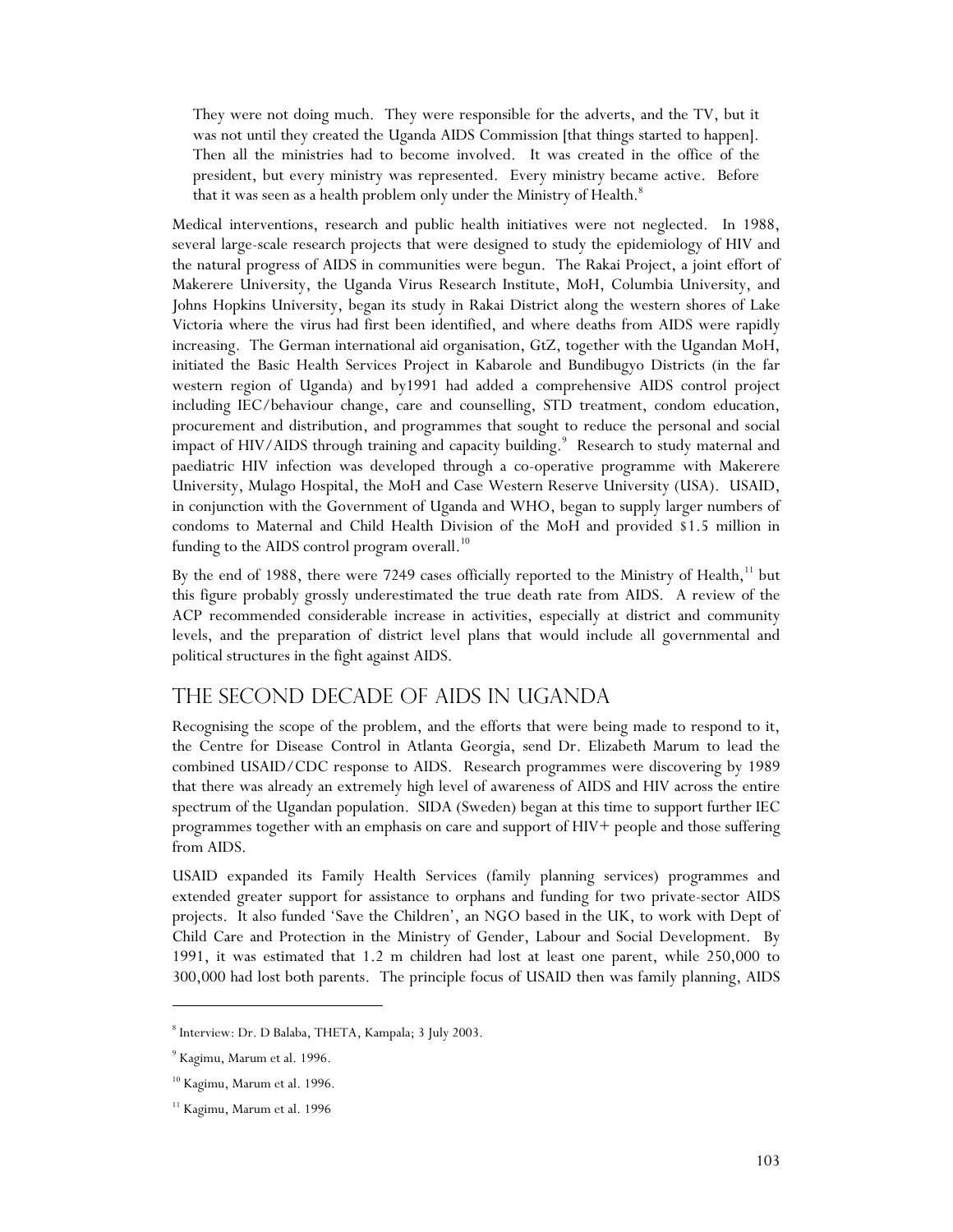prevention and orphans.<sup>12</sup> USAID funding reached its highest level since funding had been stopped in 1979 after the fall of Amin's regime and the beginning of Milton Obote's second period of presidency, known as 'Obote II'. The government of Uganda developed a policy on care and support of orphans, with support from USAID that emphasised community and homebased care for orphans, rather than seeking to institutionalise them.

All of these efforts by donor agencies, public health services of the government, and civil society organisations continued to lead to the development of better integration of a nationally co-ordinated response. In February 1990, the AIDS Information Centres began to be set up around the country, but especially in the south, to provide voluntary counselling and testing for HIV.<sup>13</sup> By the end of 1998, around half a million clients had visited VCT centres and the numbers continued to grow rapidly.

1992 was a pivotal year in Uganda's AIDS epidemic in a number of ways. Although it could not have been known at the time, this was the year in which HIV prevalence peaked at nearly 30% in Kampala (based on ANC data for Kampala sentinel sites at Rubaga and Nsambya Hospitals). At that time, it was still far from clear what the future trend of HIV prevalence would be in Uganda, and there was little agreement on the actual situation. The foundation document the new Multisectoral AIDS Control Approach (February 1993) said, for instance, that 'there is evidence that possibly about 10% [not 30%!] of the adult population could be already infected by HIV'. The document noted that the 'current estimate for doubling rates of the disease is about eight to twelve months.'<sup>14</sup> The prevalence peak was experienced at different times in different parts of the country, with Jinja peaking in 1989, Lacor Hospital (near Gulu in the north) in 1993, and Matany (in the north east) in 1994.<sup>15</sup> There were also wide disparities in regional prevalence. Sero-prevalence in Rakai District varied from 1% in some rural villages to 33% in trading centres.<sup>16</sup> The national sero-survey of 1988 also indicated considerable variability from 'as high as 50% and as low as  $6\%$ .'<sup>17</sup> This variability was the result of the 'lumpiness' of the sexual network that was transmitting HIV across the country. This clustering of HIV infection in specific parts of the sexual network introduced instability into the network dynamic that led to the beginning of the collapse of HIV prevalence.

The Uganda AIDS Commission was founded by an act of Parliament in 1992. Its primary goals and guiding principles had been under discussion during the previous four years. The critical document, 'AIDS Control in Uganda: The multi-sectoral Approach',<sup>18</sup> was published in February 1993, but its objectives were already being implemented in 1992. It called for the 'Multi-sectoral AIDS Control Approach' (MACA) to be implemented in all parts of central government, district government, community level structures (CBOs), and NGOs among others. The UAC would co-ordinate these activities. MACA was immediately adopted with the goals of (1) reducing the spread of HIV; (2) mitigation of health and socio-economic effects; (3) strengthening national capacity to respond to the epidemic; (4) establishment of national information database on HIV/AIDS; and (5) strengthening the national capacity to undertake

<sup>&</sup>lt;sup>12</sup> Kagimu, Marum et al. 1996.

<sup>&</sup>lt;sup>13</sup> Uganda AIDS Commission 2002; Kagimu, Marum et al (1996) give the date of founding of the AICs as 1991.

<sup>&</sup>lt;sup>14</sup> Uganda AIDS Commission 1993: 7

<sup>&</sup>lt;sup>15</sup> Ministry of Health, Uganda 2002a: 6-7.

<sup>&</sup>lt;sup>16</sup> Konde-Lule, Musagara and Musgrave 1993: 679; citing Wawer, Serwadda, Musgrave et al 1991.

<sup>&</sup>lt;sup>17</sup> Uganda AIDS Commission 1993: 8.

<sup>18</sup> Uganda AIDS Commission 1993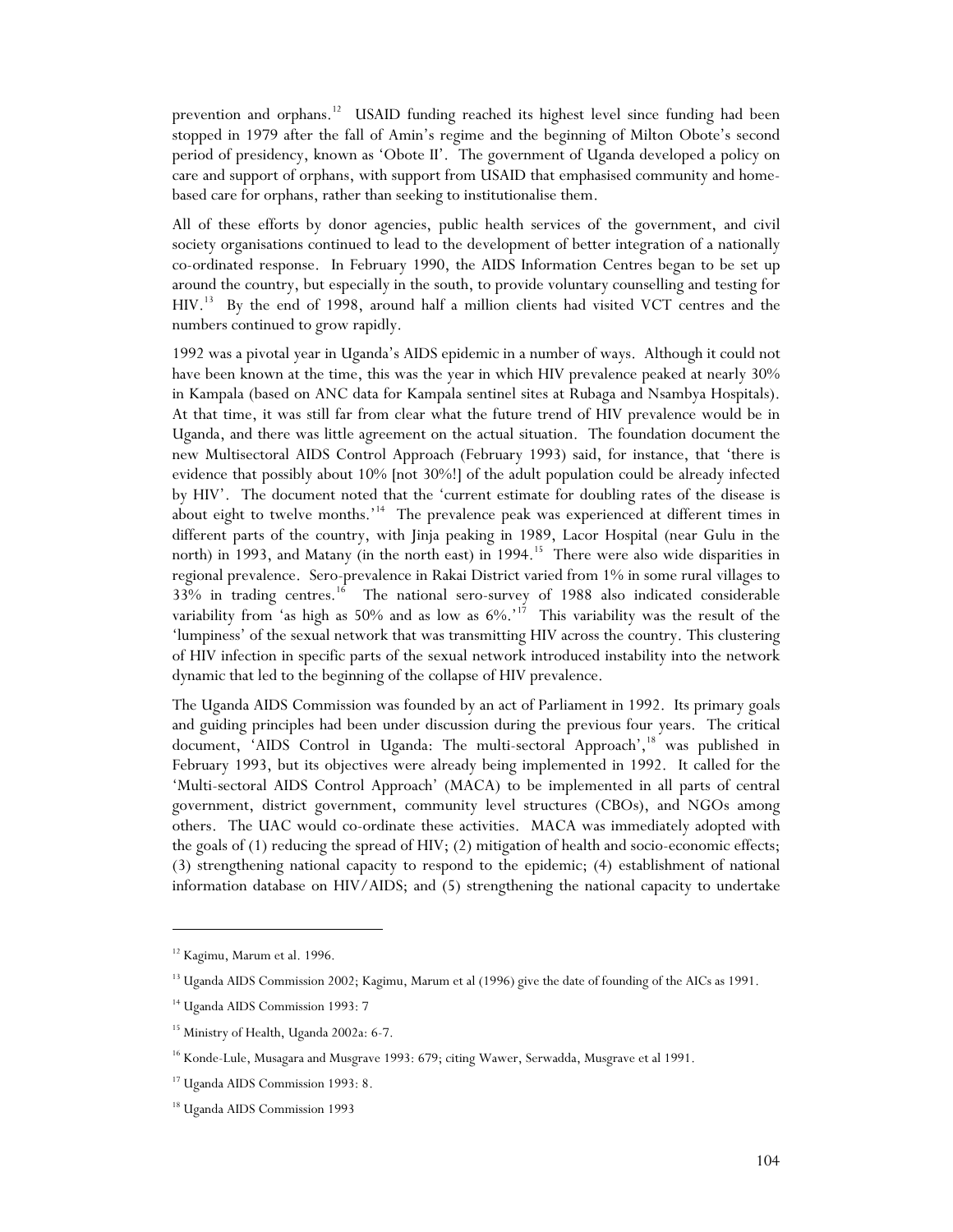research.<sup>19</sup> This was strongly supported by international donor agencies, who had also been involved in the drafting of the plan. The UNDP funded community level IEC, care and support project, and poverty alleviation.<sup>20</sup> USAID increased its funding of AIDS community education activities, and supported IEC programmes in churches and mosques.

In July of that year, Uganda presented its plan to the Summit of African leaders at the OAU meetings in Dakar. It emphasised the commitment to an agenda for action including political commitment, multi-sectoral action to prevent transmission; care for PLWAs; support for AIDS research; support for multi-sectoral planning and action; and prioritising AIDS as a target for external funding. Unfortunately, Uganda seems to have been among the very few that took this to heart.

### The 'Multi-Sectoral Approach' to AIDS

The founding of the Uganda AIDS Commission (UAC) was a major step in the co-ordination of the government's response to AIDS, but was fraught with intricate political manoeuvring in its early stages. The controversy revolved primarily around the question of whether the AIDS problem, and hence the nature of the response, was primarily medical—and therefore whether it should be controlled by medical doctors based in the Ministry of Health—or whether it was a more generalised social, political and economic problem—and therefore required broadly based social, political and economic responses developed and controlled by social scientists and political structures. By contrast, South Africans never resolved these kinds of disputes, and never managed to create and effective centre in government to manage the epidemic. Eventually, in Uganda, an effective compromise was reached which permitted inputs from both medical and social science. A similar compromise has so far eluded South Africa. The Ugandan MACA document noted that

because the coordination was being done by the Health Sector, the epidemic continued to be addressed almost exclusively as a health problem. Consequently, there was generally inadequate response and participation by other organisations in the public and private sectors, who felt that AIDS prevention and control was not their responsibility. It was later realised that the impact of the epidemic went beyond the domain of health and cut across all aspects of individual, family, community, and national life. Government therefore decided on an alternative approach towards AIDS control. A multi-sectoral AIDS control strategy was opted for.<sup>21</sup>

This proved to have been the right choice since it has become apparent that the Ugandan 'multisectoral approach' has been highly effective in shaping communication strategies, in the development of condom distribution plans, in creating organisational structures, and, ultimately, in changing behaviours in ways that led to lower incidence and the decline in prevalence. The idea for the UAC began to be discussed in the period from 1988 to 1991, with the MACA framework being developed from July 1991.<sup>22</sup> It involved a broad grouping of social scientists, medical scientists and doctors, together with specialists in agriculture, statistics, development and other fields and the managers of ACP programmes in government and the private sector. According to a number of people interviewed, the first plan developed by Uganda was presented to WHO and the World Bank for funding. WHO, in particular, was

<sup>19</sup> Uganda AIDS Commission 1993: x-ix.

<sup>&</sup>lt;sup>20</sup> Kagimu, Marum et al. 1996.

<sup>&</sup>lt;sup>21</sup> Uganda AIDS Commission 1993: vi-vii, (para. 7 & 8).

<sup>&</sup>lt;sup>22</sup> Uganda AIDS Commission 2002; Uganda AIDS Commission 1993: vii (para. 13).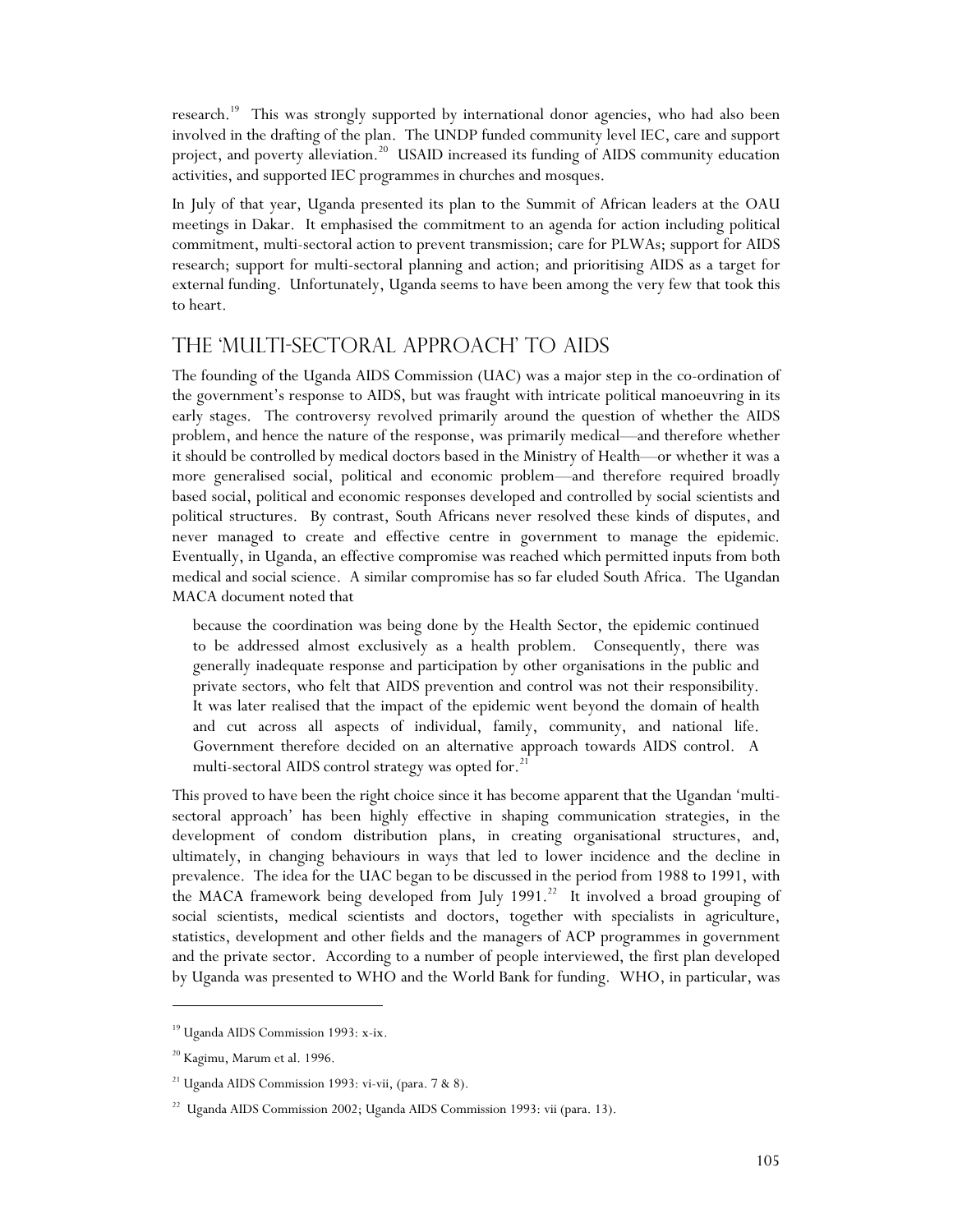said to have rejected the first plan, claiming that the HIV problem was largely medical, and therefore should be managed by medical specialists. Several consultants were brought in by World Bank and WHO to advise on the plan that called for a 'multi-sectoral approach', that is, an approach that would seek to coordinate responses and interventions from government, NGOs, FBOs, CBOs and other community-based, or even informal organisations that were beginning to be acutely aware that AIDS now affected virtually every aspect of life. Finally, with assistance from the Center for Disease Control in Atlanta, Georgia, USA, a comprehensive and successful plan was put together that would ultimately fund the UAC. The UAC secretariat was set up and began immediately to develop plans for the 'multi-sectoral approach' that would eventually lead to the establishment of formally appointed AIDS-response contact personnel, called 'Focal Persons', in all 'line' ministries, and co-ordinate the activities of the now large and growing number of organisations in civil society, including Christian and Muslim FBOs, trade Unions, the Uganda Federation of Employers, schools, NGOs and CBOs across the country. In practice, however, most of the activity in the 1990s and and up to the present is still located in the southern part of Uganda due to the security situation in the north. Only the lower tier of towns north of the Nile-Mt. Elgon line that roughly bisects Uganda, such as Gulu, Apac, and Lira have received adequate attention. The UAC immediately ran into more political difficulties because of its location in the Office of the President. The AIDS Control Programme (ACP) had already been established in the Ministry of Health in 1986. As the first governmentinitiated and funded formal response to AIDS, the ACP believed that it should continue to take the lead in shaping the response from government. The UAC was criticised as being too political, too policy orientated, and too diffuse in its direction since it included many people who were from fields other than medicine. The ACP, by contrast, was controlled by medical specialists and led by Dr. Kihumuro Apuuli, a medical doctor. Eventually, Dr. Apuuli was appointed by President Museveni to the Directorship of the UAC. From this position, Dr. Apuuli was able to coordinate the AIDS Control Programme within the Uganda AIDS Commission. This resolved, within this new overall framework the political problems concerning which organisational unit or which type of educational specialisations would control the government response. It was an astute move, and had significant benefits. By contrast, as late as the end of 2006, the national AIDS policy in South Africa was still directed from the President's office, with the Deputy President in charge. This has critically exacerbated the political conflict over AIDS in South Africa.

The organisational location of the UAC in the Office of the President, rather than in a ministry, gave it the power it needed to implement and coordinate policy. That 'national policy on AIDS that this document articulated stressed that

All Ugandans have individual and collective responsibility to be actively involved in AIDS control activities in a coordinated way at the various administrative and political levels down to the grassroots level. The fight against AIDS is not only directed at the prevention of the spread of HIV but also addresses the active response to, and management of, all perceived consequences of the epidemic.<sup>23</sup>

The inclusiveness of this policy is extraordinary, and powerfully enabling. It directs attention to both individual responsibility and to collective efforts, and pointed out that effective AIDS control should not limit itself to prevention alone, but address the both real and 'perceived' consequences, while managing the response both administratively and politically. Moreover, the document envisioned a fully coordinated and total response:

<sup>&</sup>lt;sup>23</sup> Uganda AIDS Commission 1993: vii.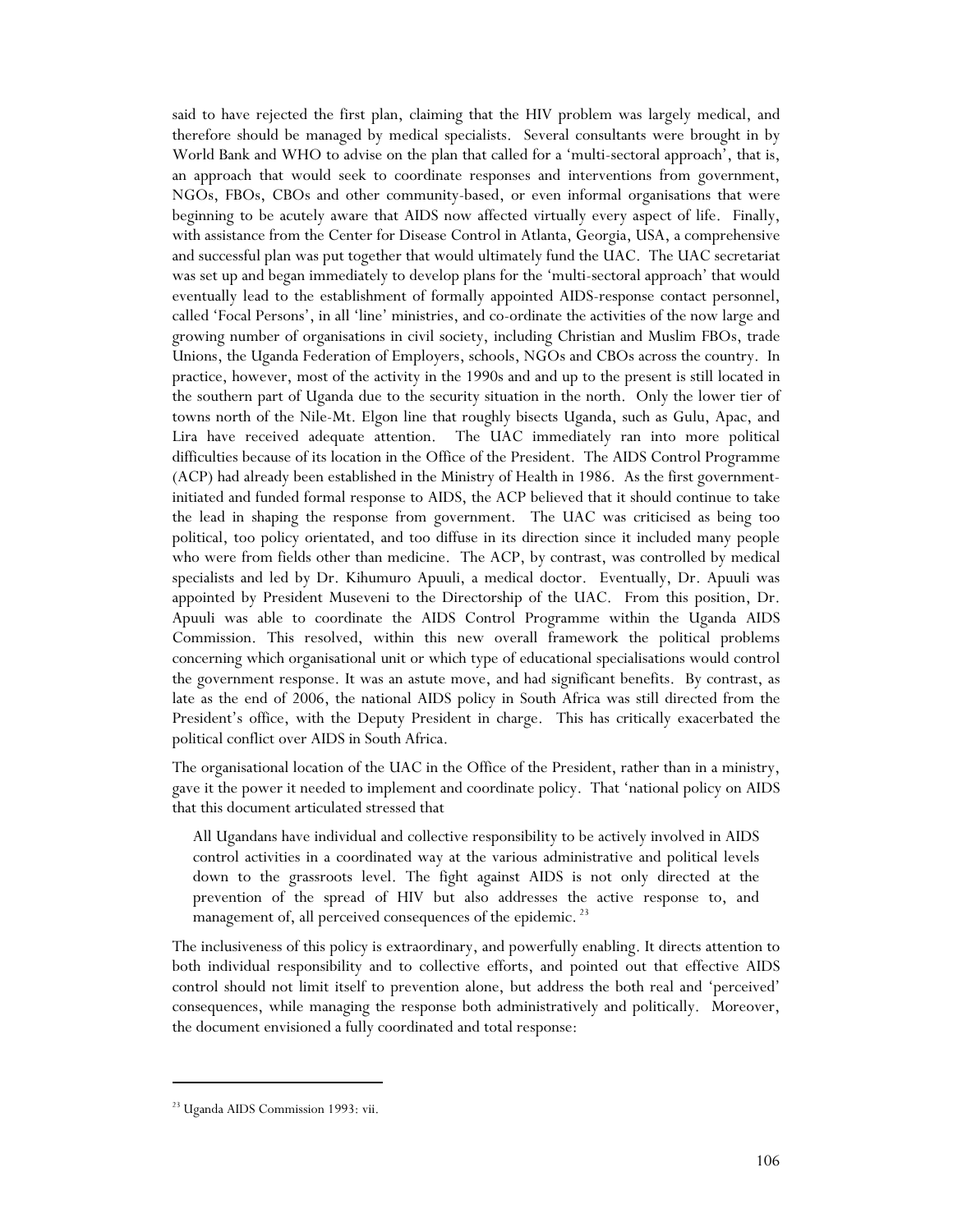The process of preventing HIV infection, and controlling its consequences by various organisations and individuals in the country should be comprehensive, and sensitive to all aspects of the epidemic and emphasise capacity building for sustainable activities among sectors and individual organisations.<sup>24</sup>

This policy was predicated on the belief that 'the current trend of the disease will not change much<sup>25</sup> and conceptualised the response as a process rather than as mere administrative structures. It focused on a number of key political principles that had already been articulated by the Museveni government:

- 'strengthening the role of women in development';
- 'decentralisation of planning and service administration';
- 'promotion of self-reliance and community empowerment';
- 'development of close partnerships between Government and NGOs and CBOs';
- 'continued strategic political will and support for AIDS control';
- a demand for 'positive public response to AIDS that will include rapid and substantial behaviour change';
- 'allocation of resources at all levels of Government ... increasingly ... in favour of HIV prevention and response to the effects of the epidemic'; and
- mobilisation and sensitisation of the public on the impact of AIDS'.

These were the keystones of Uganda's multisectoral AIDS approach, but they also constituted major moves in the direction of national reconstruction more generally. The AIDS control programmes became part and parcel of the process of political reform that was being led by the new government. In practice, this policy had already been in effect for some time, while MACA represented the formulation and articulation of what was actually happening on the ground. It was a uniquely Ugandan initiative, and it noted that while 'international support and assistance' were welcome, it 'will not unduly influence national priority interventions.'<sup>26</sup> It was built on a number of the principles of Museveni's 'Ten Point Programme of the National Resistance Movement' that called for, among other things, the restoration of democracy, the restoration of security of person and property, the consolidation of national unity and elimination of all forms of sectarianism, and building an independent, integrated and selfsustaining national economy, and restoration and improvement of social services.<sup>27</sup> Significantly, MACA was not just a government initiative or 'plan'. It called for 'behaviour change' on the part of individuals and families, and tied the struggle against AIDS to an overall development strategy and to strengthening of democracy, personal security, and human rights. It broadened the base of AIDS prevention strategies to include all parts and all levels of society. It explicitly sought to empower women, and to build institutions of civil society. Moreover, it articulated a belief and a means for all of these to work together.

While MACA was exceptionally comprehensive, it does not mention what has come to be called the 'ABC' approach. Instead, it calls for 'behaviour change' across the spectrum of

<sup>24</sup> Uganda AIDS Commission 1993: vii.

<sup>&</sup>lt;sup>25</sup> Uganda AIDS Commission 1993: x (para. 21.g).

 $26$  Uganda AIDS Commission 1993: x (para. 21. f).

<sup>27</sup> Museveni 1997: 217.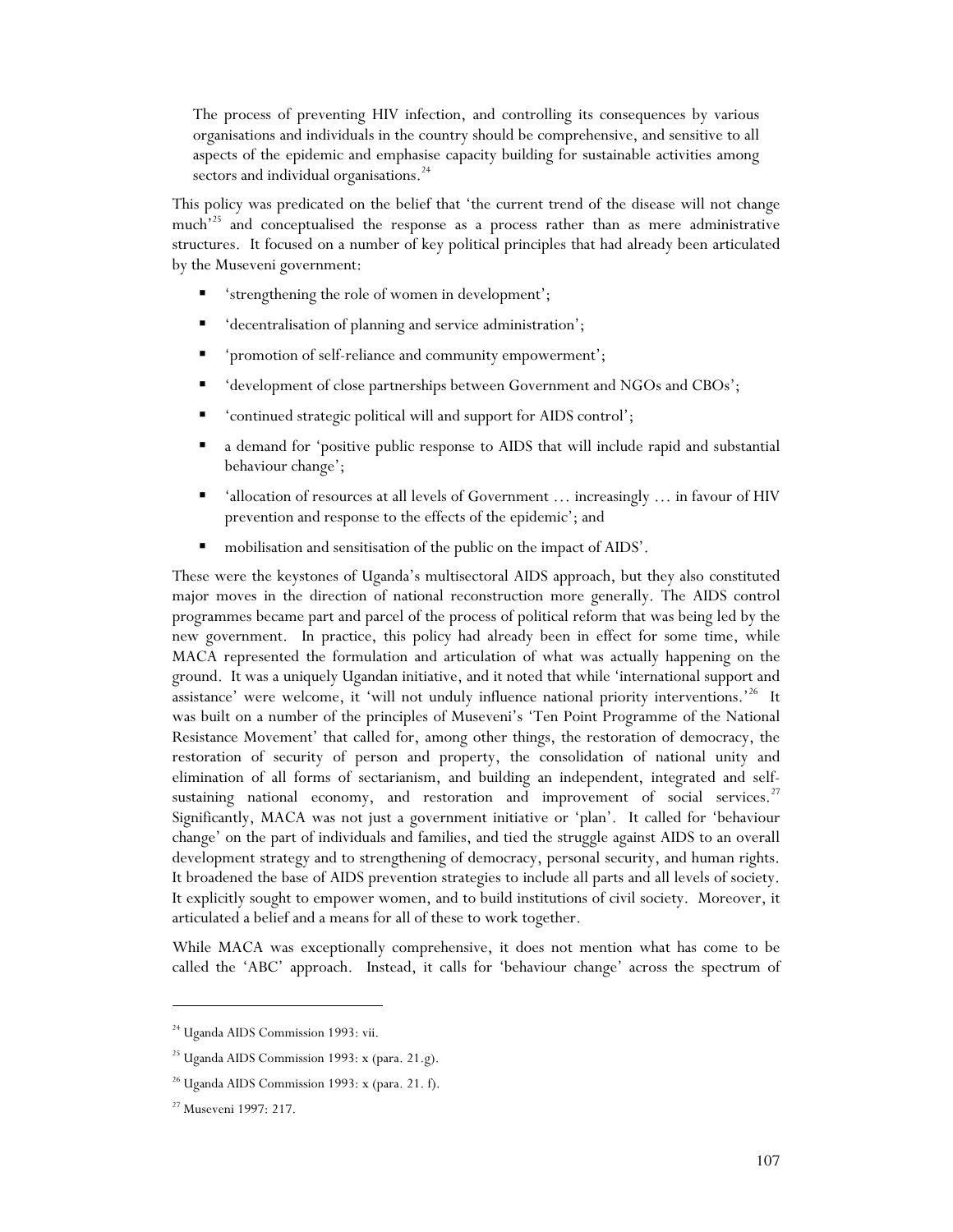sexual practices. It notes that several 'demographic and social factors' require attention, including

- early initiation of sexual activity (noting that 75% of both male and female children have had sex by age  $17^{28}$ ;
- migration and mobility (noting that there is rapid urbanisation in what has been a overwhelmingly rural population with 'breakdown of traditional moral instruction');
- a 'knowledge versus moral and behavioural change gap' (noting that Ugandans are already overwhelmingly aware of HIV and AIDS but that, despite this, 'change of sexual partners is often rapid and sexual intercourse outside of regular relationships is frequent' with 'dispersed and interlinking networks of sexual contacts');
- economic survival strategies linked to sexual risk (noting the effects of war, rape, disruption of family structures, poverty, illiteracy, and 'increased use of sexual activity by women as an economic survival strategy');
- biological factors including STDs and blood-borne risks;

and

 $\overline{a}$ 

 cultural practices, including language and communication issues, gender relations and alcohol use.

MACA insisted that 'all of these issues have to be addressed in order to control the HIV/AIDS epidemic, and that 'a multiplicity of behaviour options have to be encouraged'.<sup>29</sup>

The MACA document is particularly explicit in calling for change in cultural practices, and details these in several sections. It notes, for instance, that

Certain socio-cultural practices have contributed to the rapid and sustained spread of HIV/AIDS. For example, inheritance of widows is quite common, scarification for treatment using a common instrument, uvulectomy<sup>30</sup>, tooth extraction, circumcisions, tattooing. Overnight parties with open access to alcohol and sexual laxity are a regular occurrence at last funeral rites in some areas of the country.<sup>31</sup>

Under the heading of 'cultural practices', the MACA document also highlight the plight and role of women in Uganda as particularly burdened by care of AIDS patients, more likely to be infected, and often culturally dis-empowered.<sup>32</sup>

While Uganda's policy integrated AIDS control measures into the national reconstruction programme and political reform, it was also revolutionary in its straightforward discussion of cultural practices and the complex role that sexual practices played within systems of kinship, religious and ritual life, gender, language and communication practices, migration and mobility. It was, in effect, a manifesto for revolution.

<sup>&</sup>lt;sup>28</sup> There is no attribution of source for this figure.

<sup>29</sup> Uganda AIDS Commission 1993: 26-27.

<sup>&</sup>lt;sup>30</sup> 'Uvulectomy is the removal of the uvula, or soft tissue at the back and top of the throat, something like an tonsillectomy.

<sup>&</sup>lt;sup>31</sup> Uganda AIDS Commission 1993: 27.

<sup>&</sup>lt;sup>32</sup> Uganda AIDS Commission 1993: 36.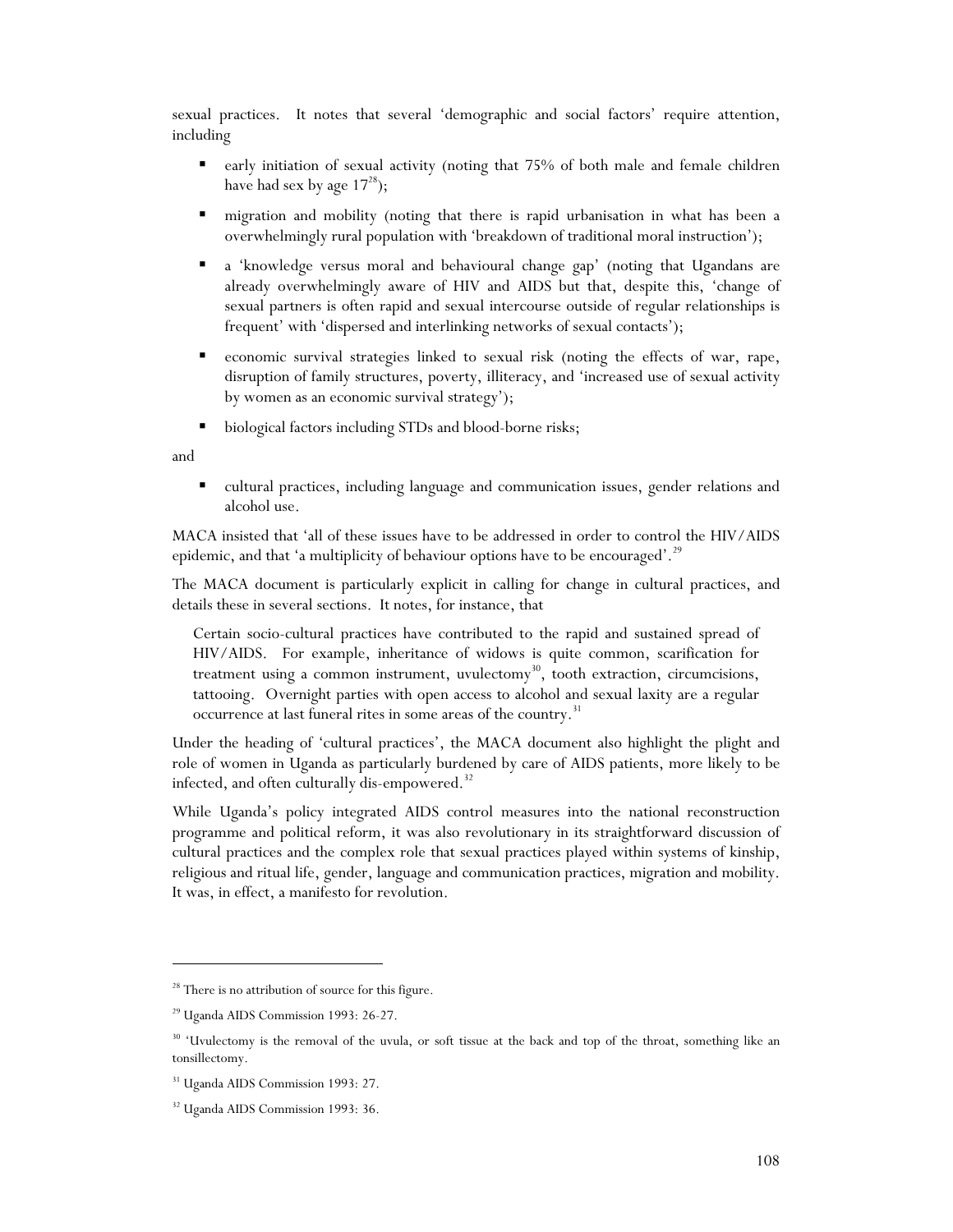## AIDS and 'Cultural Practices'

Here, Uganda stands out among other African governments in *specifically naming and describing*  African cultural practices that lead to risk. Uganda stands out, then, in integrating the struggle against AIDS into local cultural forms and practices. Focus Group discussions universally mentioned these practices, among others, as major contributors to HIV risk. Elsewhere in Africa, and even in the past in Uganda, cultural practices having to do with sexuality were rarely talked about, and certainly not openly criticised.

It was also exceptional in seeking to empower and promote positive traditional African cultural practices such as those of traditional healers (traditional medical practitioners), including traditional surgeons (who perform circumcisions, uvulectomies, and tooth extractions $^{33}$ ), traditional birth attendants, and 'syncretic practitioners' who use herbal treatments often in conjunction with bio-medical treatments. The document states that 'The Commission will collaborate with all these groups which are essentially concerned with *body healing* [emphasis in original], adding further that 'spiritual and physical diviners will also be educated and guided. This policy led to the foundation of a national organisation of traditional healers, also founded in 1992, named THETA (**T**raditional and Modern **He**alth Practitioners **T**ogether against **A**IDS and other diseases). It was started by TASO and by Médicins san Frontières, initially as a research initiative.<sup>34</sup> Dr Balaba explained,

The HIV epidemic was a mystery. People were dying, it must have looked like a god was unhappy somewhere. So people went to traditional healers. It started off as research. We wanted to know what they had to offer. So we started with research; this involved over 500 clients. We were looking at *Herpes zoster*. We provided clients with herbs, comparing [their use and effectiveness] to a control standard. What we found out is that these were effective against *herpes zoster*, chronic diarrhoea, and comparing against western treatment. That success is what prompted us to start a programme. We realised that traditional healers were respected. When they talked to people, people believed in them. We tried to see if they could communicate. We found out that they were natural counsellors. We found out that they were good counsellors.<sup>35</sup>

<sup>&</sup>lt;sup>33</sup> The removal of the foreskin of the penis (male circumcision) is practiced in some areas in Uganda, but not all (especially not in Buganda). Removal of teeth and the uvula are related to traditional medical beliefs. Female circumcision is not practiced traditionally in Uganda, but may exist in Muslim-majority parts of the north due to contact with Islam in the Sudan.

<sup>&</sup>lt;sup>34</sup> Interview: D. Balaba, THETA, Kampala, 3 July 2003.

<sup>35</sup> Interview: D. Balaba, THETA, Kampala, 3 July 2003.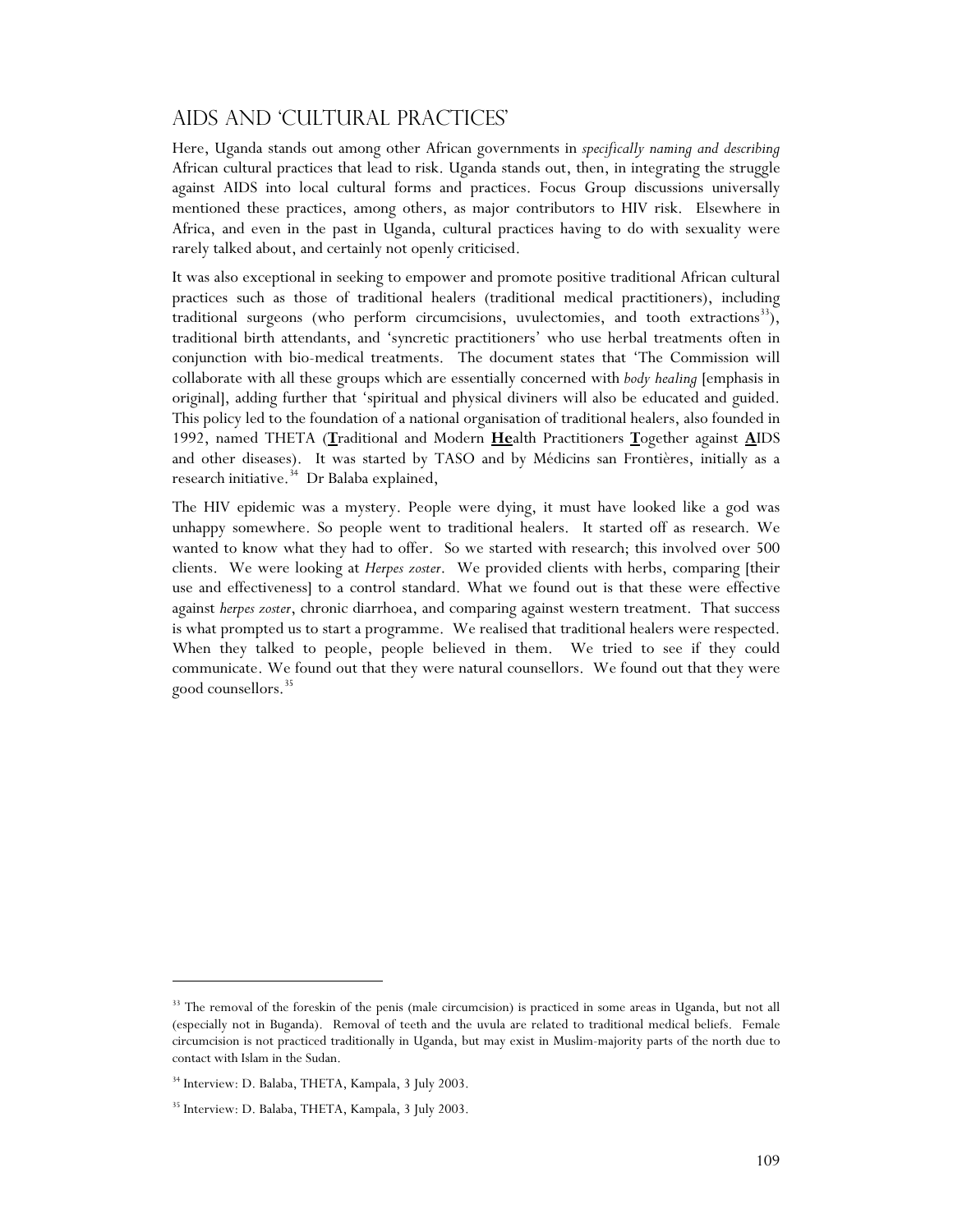

**Figure 7.1.** *Theta News***, Official newsletter of the 'Traditional and Modern Health Practitioners Together against AIDS and Other Diseases' (THETA).** 

Dr. John Rwomushana, current UAC Director for AIDS Research and Policy, told me that he, in particular had supported the inclusion of traditional healers in the MACA plan since this was a central institution of African culture. He acknowledged that there had been resistance from others, especially other medical doctors.<sup>36</sup> Dr. Rwomushana served as the first chairman of THETA. Today, THETA publishes a newsletter three times a year and is involved with intensive training of traditional health care practitioners throughout Uganda.<sup>37</sup>

The MACA strategy for behaviour change was similarly comprehensive. It called for 'sustainable behaviour change' and 'risk reduction' through the following measures to be taken:

- **Create and sustain peer and community behavioural support resources groups;**
- Improve access to HIV testing and individual counselling;
- Improve access to STD diagnosis and treatment facilities, through training for health workers and healers, plus improved testing and treatment guidelines;
- Establish a better provision for condoms, through improved procurement, storage and distribution system;
- **Ensure provision of IEC in various formats for presentation in community meetings;**
- Facilitate provision of health care and condom dispensing sites near job locations; and
- Develop and promote guidelines on family housing at work locations, linked with adequate support and work opportunities for spouses to keep families together.<sup>38</sup>

<sup>36</sup> Interview: Dr. John Rwomushana, Uganda AIDS Commission, 29 July 2003.

<sup>37</sup> Interview: D. Balaba, THETA, Kampala, 3 July 2003.

<sup>38</sup> Uganda AIDS Commission 1993: 33.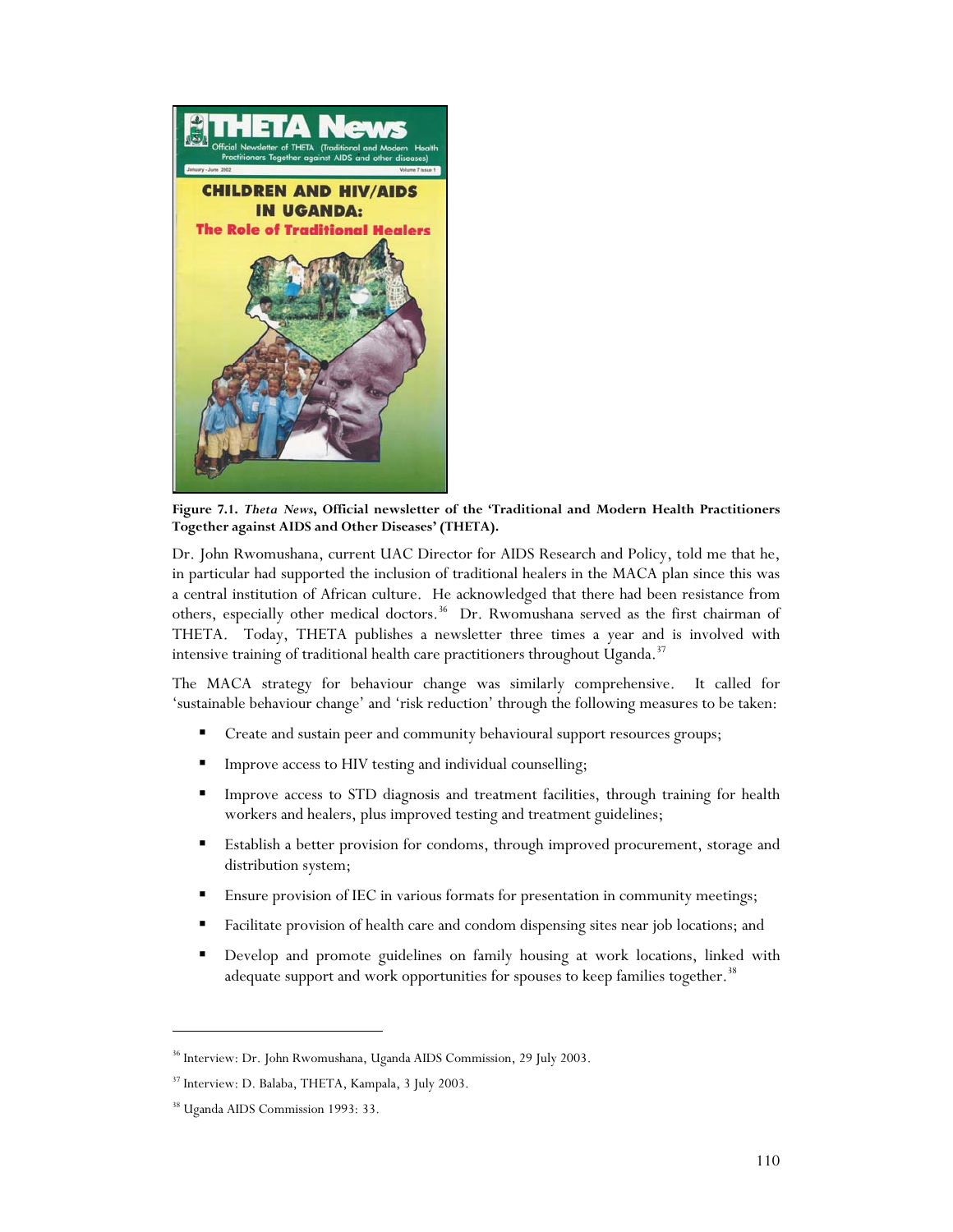As thorough as the UAC's MACA document is, however, nowhere does it mention the 'ABC' programme that has been recently associated with Uganda's approach to controlling the spread of HIV. Instead, it seeks to embed activities aimed at the control of HIV in a broad social framework.

Of course, the 'multi-sectoral approach', as such, was not meant to address specific behavioural interventions. If anything, it emphasises condoms, changing cultural practices, and control programmes embedded in government ministries and other organisations. (One is temped to call it the 'CCC' approach.) This approach has guided virtually everything that Uganda has done in combating AIDS through the 1990s up to the present. The emphasis on a total sociopolitical integration, and the attempt to change behaviour through programmes that are embedded in the larger social, cultural and political fabric of Ugandan life, gives the MACA an especially African character. It subordinates the emphasis on the individual—a characteristically Western approach—to the social and the cultural context. In particular, Uganda has been exceptional in the development of support programmes for PLWAs through TASO and in the roll out of voluntary counselling and testing (VCT).

The Uganda AIDS Commission, through MACA and the implementation of the 'National Operational Plan', has also sought to continuously monitor its progress. Developments through the middle of the decade reflect this.

Condom imports and distribution rose swiftly after 1992. An estimated 12 m condoms were sold and/or distributed in  $1993^{39}$  as USAID and other organisations expanded reproductive health services. There is little reliable data on total numbers of condoms distributed in Uganda, but a compilation of figures from multiple sources shows that the number available greatly increased only after 1992 (see Figure 7.2). Contrary to a wide-spread belief propagated by the US President George W Bush, and the Heritage Foundation, a conservative research centre—that condoms played little or no role in Uganda's HIV-prevalence decline, $*^0$ millions of condoms were in fact distributed in Uganda from the mid-1980s. USAID began to import condoms in 1985 even before the Museveni administration took control of the government and while fighting continued. The International Planned Parenthood Foundation began distribution in 1989, while the United Nations Population Fund and the World Health Organisation joined the effort a year or two later, pushing condom availability from these sources alone to over 10 million a year. USAIDs shipments continued to increase into the mid-1990s before beginning to fall, but many organisations began to provide large numbers of condoms through the rest of the 1990s including The German Development Bank, Kreditanstalt für Wiederaufbau (KfW, 'Reconstruction Credit Institute'), the UK's Department of International Development (DFID), Population Services International (PSI), Marie Stopes International, Pathfinder International, and others.<sup>41</sup>

In addition, the Ugandan government itself sourced, manufactured and distributed condoms through the Ministry of Health, and later through brand names Protector, Lifeguard, and Engabu (meaning 'protector' or 'shield' in Luganda). Precise numbers have been difficult to ascertain, but estimates are given in Figure 7.2.

j

<sup>39</sup> Kagimu, Marum et al. 1996.

<sup>&</sup>lt;sup>40</sup> The Heritage Foundation 'Briefing document', cited by the Bush administration in support of its negative policy on condoms said, 'Condoms do not play the primary role in reducing HIV/AIDS transmission' (Loconte 2003).

<sup>&</sup>lt;sup>41</sup> See Kirby 2004 for summary of condoms distributions and sources.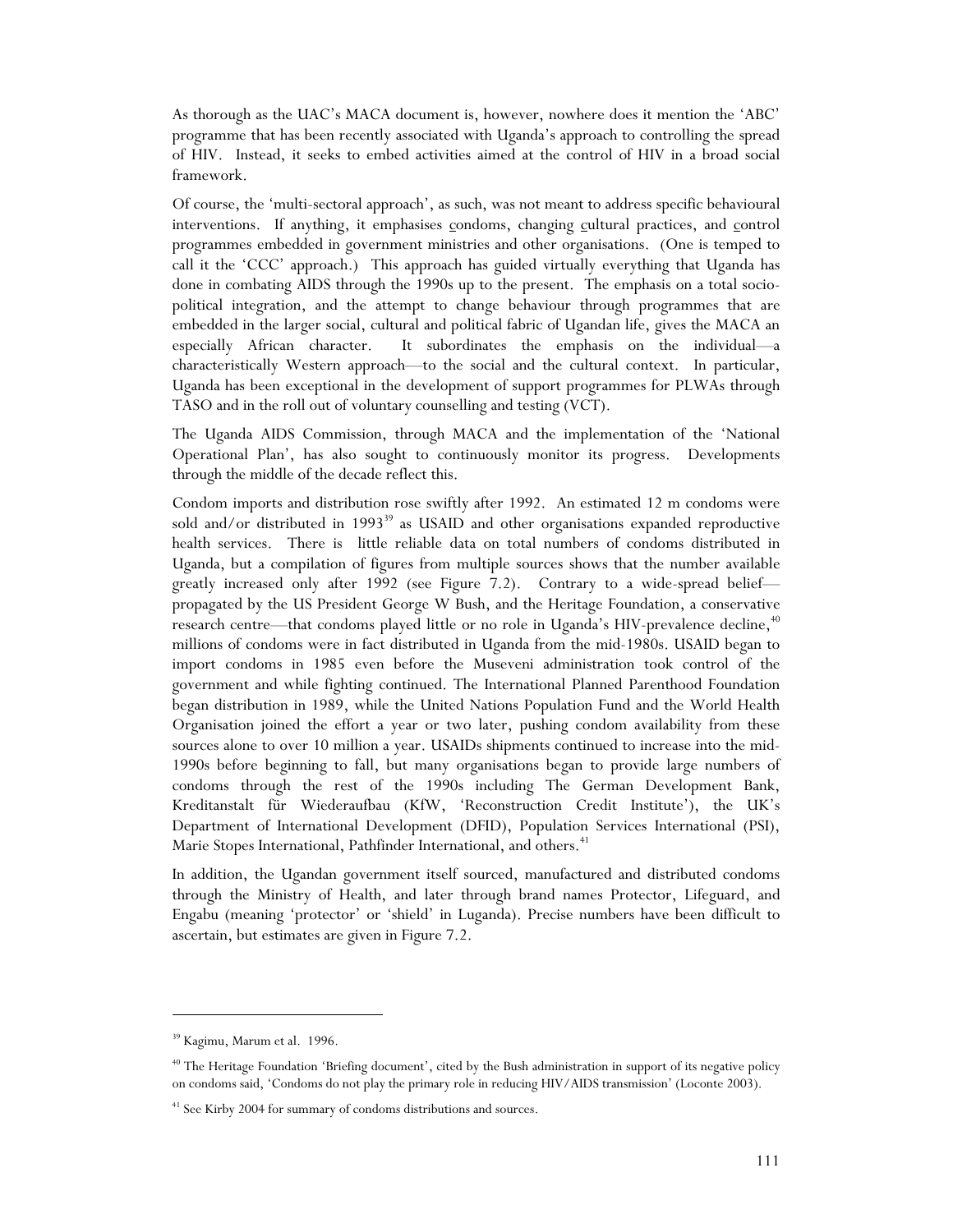



**Figure 7.2. Partial compilation of total comdom imports and local distribution in Uganda, 1987- 2003.** 

Notes to Figure 7.2.

- (1) data from 'Protector Sales from Launch Date'; provided by Twebese Rukandema, Commercial Marketing Services (CMS), Kampala
- (2) data from 'Condom distribution plan (Draft) Sept 2002', The condom Coordination Unit, STD/ACP, Kampala. These are apparently projected figures. (Ministry of Health, Uganda 2002c)
- (3) Kagimu, Marum, et al. 1996 'Review of AIDS Prevention and Control Activities in Uganda. IMAU/Makerere. P.14
- (4) Kagimu, Marum, et al. 1996 'Review of AIDS Prevention and Control Activities in Uganda. IMAU/Makerere. P.14

(5) New Vision' newspaper article. Feb 20, 1987 1.4 million avialable, 600,000 'on the way' (for 1988?) (6) Data interpolated from Hogle et al 2002, 'Number of social marketed condoms sold in Uganda' source: Deloitte Touche Tohmatsu, Commercial Marketing Services, Uganda Report 2001

International donors stepped in to help. The UNDP funded AIDS control programmes in at least 11 ministries, including Ministries of Gender, Education, Agriculture, Internal Affairs (Police and Prisons), Justice, Finance, Public Service, Local Government. DANIDA (Denmark) assisted with funds for TASO, also funded by USAID. The World Bank supported the blood screening for the National Blood Bank, and provided \$75 m in loans for the implementation of a Sexually Transmitted Infections Programme (STIP). In order to evaluate the effectiveness of this programme, the collaborative Rakai project began a five year study to examine the effect of modified mass treatment of STDs on the incidence and prevalence of STDs and HIV infection. Other donors included CARE, World Learning, CONCERN, AMREF, World Vision.<sup>42</sup> The first UNAIDS Country Programme Advisor was posted to Uganda in  $1996.<sup>43</sup>$ 

<sup>42</sup> Kagimu, Marum et al. 1996

<sup>43</sup> Uganda AIDS Commission 2002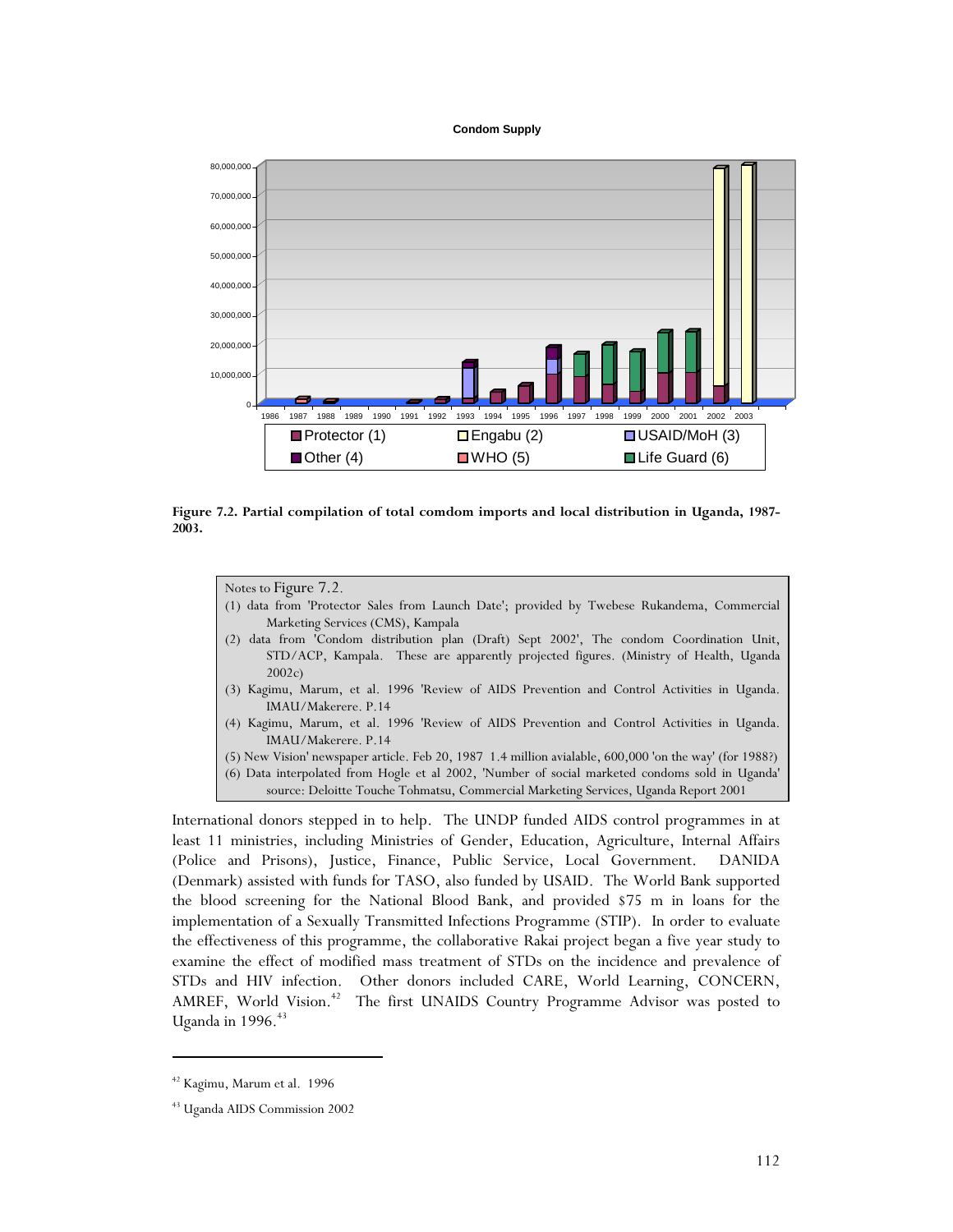By the end of 1995 Uganda organised and hosted the International Conference on AIDS and STDs in Africa (ICASA). At this conference it announced for the first time what appeared to be an observed decline in HIV prevalence. By then 48,312 cases of AIDS had been officially reported<sup> $44$ </sup>, but the true number was estimated to be around  $340,000$ .<sup>45</sup>

Numbers of new statutes were passed by parliament in order to discourage discrimination based on HIV status, and to add additional support for AIDS and HIV interventions. The Children's Statute of 1996, for instance, encouraged community care with support to families who care for orphans. As a result of this, as little as 1% of all orphans are housed in public institutions.

#### Success Acknowledged

During 1996-97, a comprehensive review of AIDS control programmes was conducted by the Uganda AIDS Commission, Ministry-based AIDS Control Pgrogrammes (ACPs), UNAIDS, and representatives of NGOs.<sup>46</sup> It found, for instance, that overall knowledge of HIV/AIDS in Uganda was extremely high, and that many strategies for risk reduction and behaviour change had been implemented. Cultural practices involving multiple sexual partners were effectively discouraged throughout the country. Approximately 300,000 were reported to have benefited from AIDS Information Centres (AICs) provided Voluntary Counselling and Testing  $(VCT)$ ,<sup> $47$ </sup> in addition to other benefits provided by Uganda's strategy. The report noted that,

'Virtually every component of the WHO recommended Global Strategy for responding to the AIDS epidemic has been implemented in Uganda, including intensive education campaigns, condom education and distribution, voluntary HIV testing and counselling, STD treatment and control, and the provision of safe blood supply. Programs to provide long term supportive care and terminal care for persons living with AIDS have been implemented in many areas, and counselling has become available in many areas. Persons living with AIDS have formed associations both to provide mutual support and to educate communities about HIV prevention. Numerous efforts have been developed to reduce the social and economic impact of the epidemic on individuals, families, communities and the society at large. Uganda's efforts to control and respond to the AIDS epidemic have been greatly enhanced by strong political leadership and will at every level. There have also been commendable efforts to mobilise and unify the response to the epidemic at the external, national, district and community level including the establishment of the multi-sectoral Uganda AIDS Commission, line Ministry AIDS Control Programmes, and District AIDS Coordinating Committees'.<sup>48</sup>

In addition to the huge success of these programmes based on the multi-sectoral approach, there were a number of significant developments in bio-medical treatment. For instance, SOMARC, the USAID funded social marketing project, developed drug kits for treatment of STIs, especially men with urethral discharge.<sup>49</sup> Uganda began to participate in a study designed to examine the effectiveness of Nevirapine, an anti-retroviral drug (ARV) on Mother-to-child transmission of HIV.<sup>50</sup> The Government of Uganda established a Drug Access Initiative that

<sup>&</sup>lt;sup>44</sup> Ministry of Health, Uganda 1996.

<sup>45</sup> Uganda AIDS Commission 1993: 7.

<sup>46</sup> Kagimu, Marum et al. 1996.

<sup>47</sup> Kagimu, Marum et al. 1996.

<sup>48</sup> Kagimu, Marum et al. 1996.

<sup>49</sup> Kagimu, Marum et al. 1996.

<sup>50</sup> Uganda AIDS Commission 2002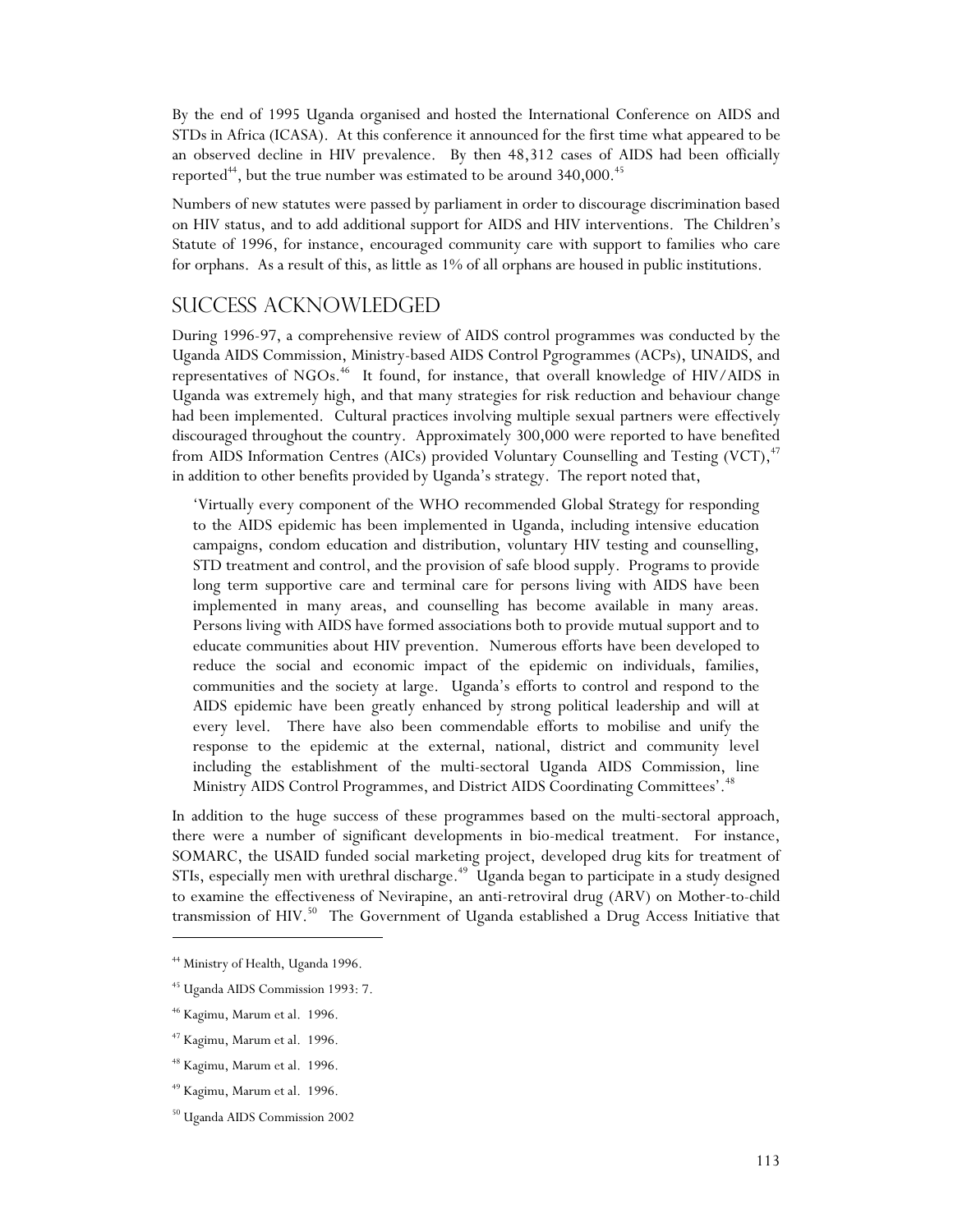sought to advocate for reduced prices on ARVs and to support infrastructure to administer them, while the National Institute of Health (NIH) began providing research grants to American scientists to study the HIV epidemic and to test and identify effective treatments.<sup>51</sup>

Following the glowing review it received for its programmes, Uganda began to develop a new National Strategic Framework for HIV/AIDS. In particular, it sought to further integrate AIDS control programmes into the context of national development goals. AIDS activities became part of the Poverty Eradication Action Plan (PEAP). At the same time, the Local Government Act of 1997 re-organised and decentralised government services, with financial and administrative devolution to District level of education, medical and health services, social development activities, and management of remedial welfare programmes, welfare of children and elderly. Since all of these services and agencies involved an AIDS component, this meant that control over AIDS programmes was also devolved to a level closer to the community. The effect of these interventions, and their overall effectiveness can be inferred from the average national prevalence among adults which fell from 18.5% in 1995, to 14.7% in 1997 9.5 in 1998, to 8.3% at end 1999. In 2001, Uganda received a further \$50m in loans from the World Bank to secure and to support all AIDS activities in all sectors at national, district and community levels.<sup>52</sup>

Notwithstanding the effectiveness of Uganda's response, cumulative AIDS deaths had mounted to 947,552<sup>53</sup> by the end of 2001, and there were approximately 1, 050,055<sup>54</sup> people living with AIDS out of a total population of 24 million (4%), while even more HIV+ people had yet to manifest symptoms.<sup>5</sup>

Clearly, even though the incidence and prevalence has dropped, Uganda was still left with a major challenge. Remarkably, it seemed ready to deal with this. The growth of agencies and institutions in civil society that had been enabled and empowered by the Ugandan approach was exponential. A sample of local organisations, NGOs, CBOs and FBOs that dealt specifically or in part with HIV or AIDS showed tremendous growth during the 1990s and up to the present. Figure 7.3 shows this remarkable development.<sup>5</sup>

<sup>51</sup> Uganda AIDS Commission 2002

<sup>52</sup> Uganda AIDS Commission 2002

<sup>53 427,153</sup> women, 425,644 men; 852,797 adults, 94,755 children

<sup>54 531,909</sup> women; 413,591 men; Adults 945,500; 105,055 children < 15 years.

<sup>55</sup> Ministry of Health, Uganda 2002a: 22; UNDP 2002: 27

<sup>&</sup>lt;sup>56</sup> Data from files in the administrative offices of the Uganda Network of AIDS Service Organisations (UNASO), Block 10, Plot 264, Nakulabye, Balintuma Rd., Kampala, Uganda.